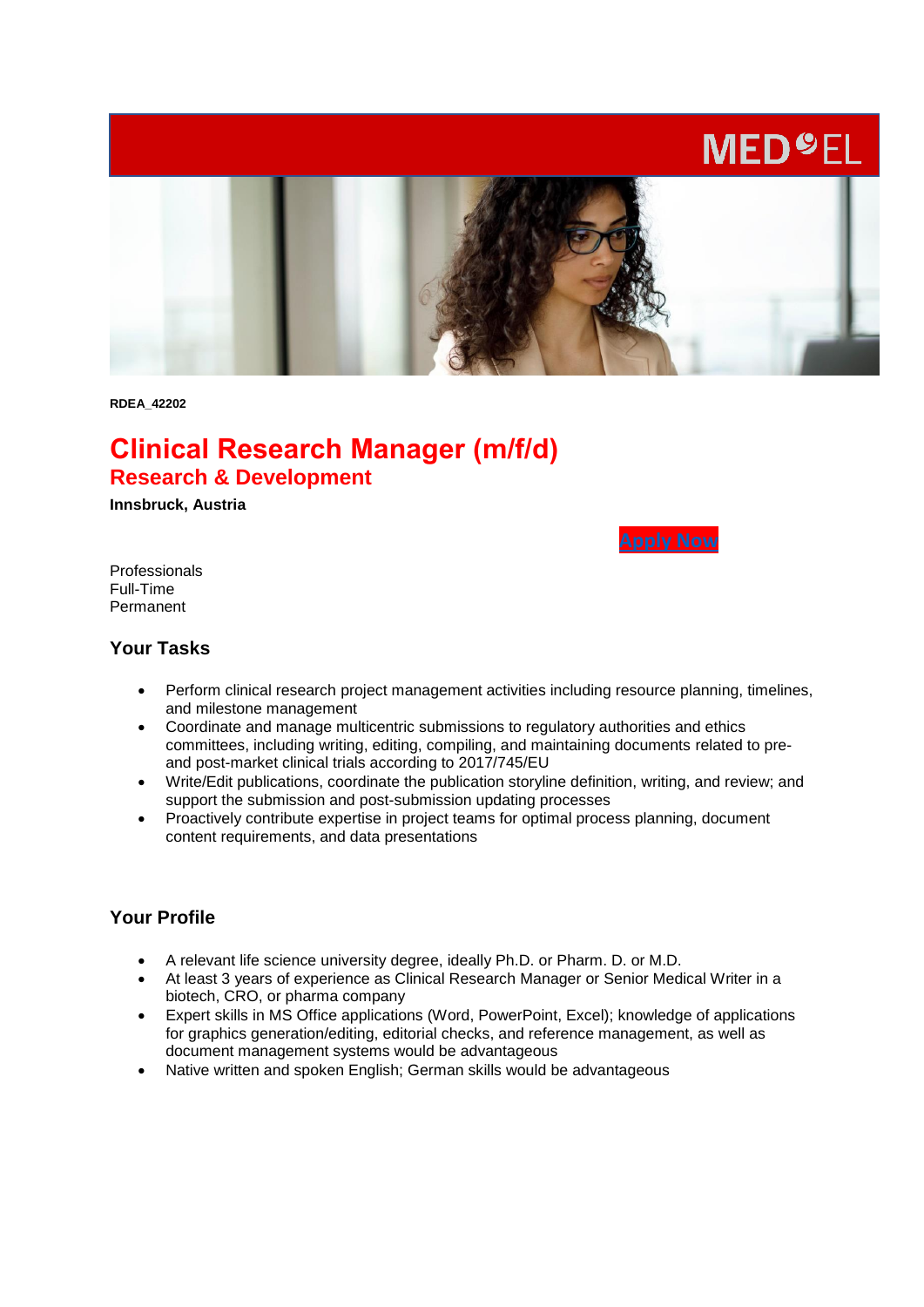## **Your Benefits**













Environment

Central Location Employee Discounts Flexible Hours International Onboarding Workplace Well-Being

#### **Minimum Salary**

Salary will be determined based on professional experience; the formal minimum salary according to Collective Bargaining Agreement is € 38,855.04.

### **Your Contact Person**

If you have any questions please contact Ms. Caroline Schenk.

MED-EL is a leading manufacturer of innovative medical devices for the treatment of various types and degrees of hearing loss. Our unique portfolio of implantable hearing solutions benefits thousands of individuals in more than 130 countries worldwide. With headquarters in Innsbruck, Austria, MED-EL has over 2,400 employees around the world.

Want to join a company that helps bring the joy of sound to people with hearing loss?



#### **Contact**

MED-EL Medical Electronics **Headquarters** Fürstenweg 77a 6020 Innsbruck, Austria

Tel +43 5 7788 7788 jobs.medel.com